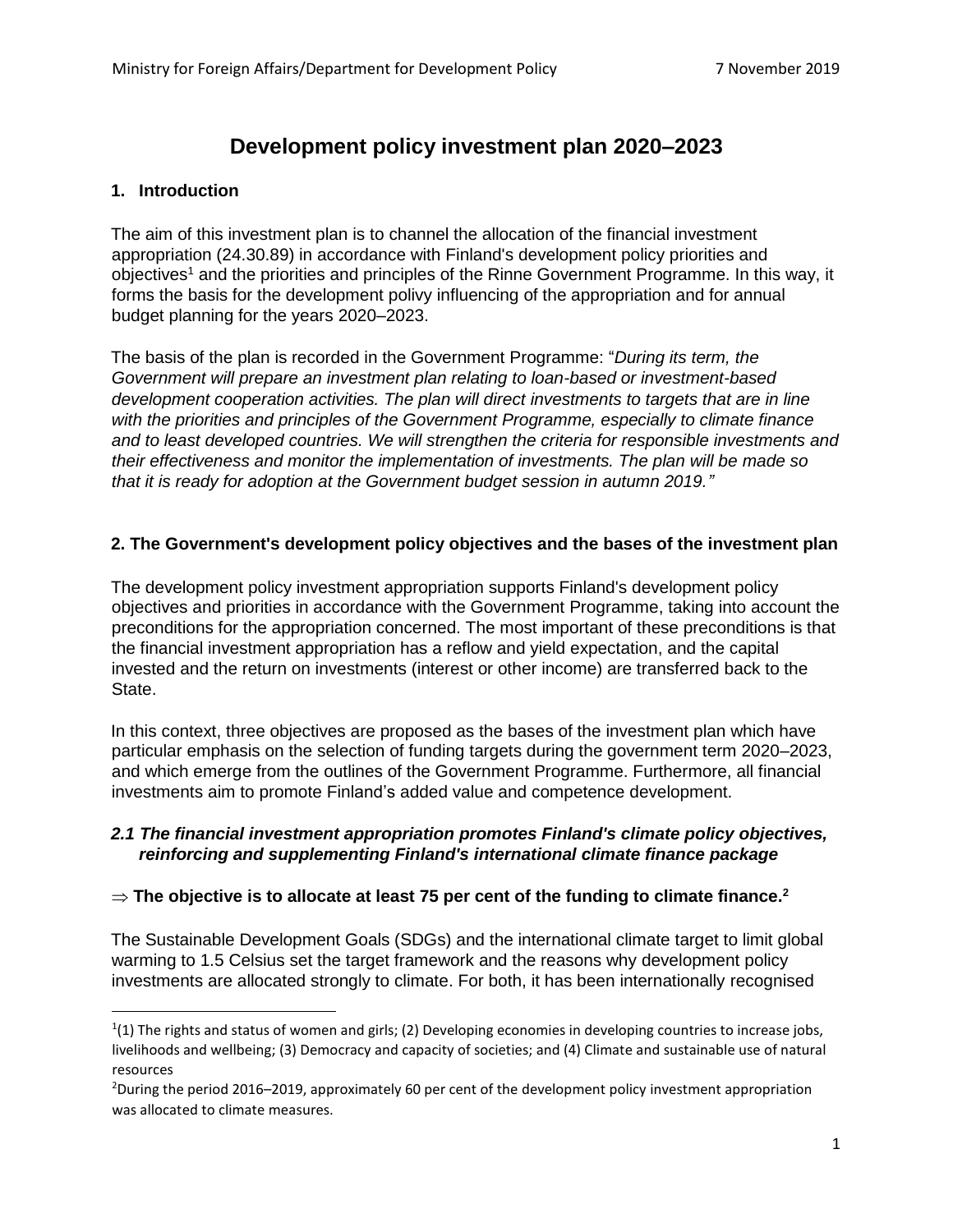that public money alone is not sufficient to attain the objectives. Most of the funding must be mobilised from the private sector.

The goal of mitigation is to promote especially renewable energies, energy efficiency and sustainable forestry. On the adaptation side, particular efforts are made to support projects related to food and water security and in the field of meteorology. While on the side of grant money, it is more natural to take account of the special needs of the least developed countries and small developing island countries, especially in relation to adaptation, Finland also considers the possibility of using the development policy investment appropriation to adapt to climate change in the countries. However, given its financial nature and the reflow and yield expectation, financial investments are better suited to the funding of mitigation measures. However, active efforts are being made to seek adaptation targets and it should be noted that many mitigation investments also include adaptation measures. The aim is to mobilise private funding to meet climate challenges as far as possible.

#### *2.2 The financial investment appropriation promotes Finland's development policy objectives in Africa, particularly in the context of the Africa strategy to be prepared during the government term.*

#### **The objective is to allocate at least 60 per cent of the funding to funding targets directed to Africa.<sup>3</sup>**

The Government Programme states that *"The geographical focus of Finland's development cooperation activities will be on Africa."* The same principle applies to the planning of the development policy investment appropriation. The aim is to support the democratic and economic development and stability of Africa, for example by promoting job creation, the status and rights of women and girls, climate change mitigation and adaptation, and high-quality education. The Africa Strategy to be prepared during 2020 will further define Finland's priorities, which will also be taken into account in the promotion of this objective.

#### *2.3 The financial investment appropriation promotes measures related to the learning crisis, as well as private investments in the creation of decent jobs and the promotion of gender equality in developing countries.*

## **To strengthen the gender perspective, the aim is to ensure that 85 per cent of the funding includes objectives that promote gender equality.**

As a rule, Finland examines learning more broadly with strong links to employment, social stability, especially in the countries of the rapidly growing young population, and economic development. By investing in education, Finland also responds to the global challenge caused by human mobility. As far as possible, the development policy investment appropriation will be allocated to solving the wide-ranging challenges posed by the learning crisis.

Moreover, the financial investment appropriation is especially well suited to funding targets and programmes which are aimed at strengthening the private sector in developing countries and

<sup>&</sup>lt;sup>3</sup>In the period 2016–2019, about 50 per cent of the financial investment appropriation was allocated to Africa.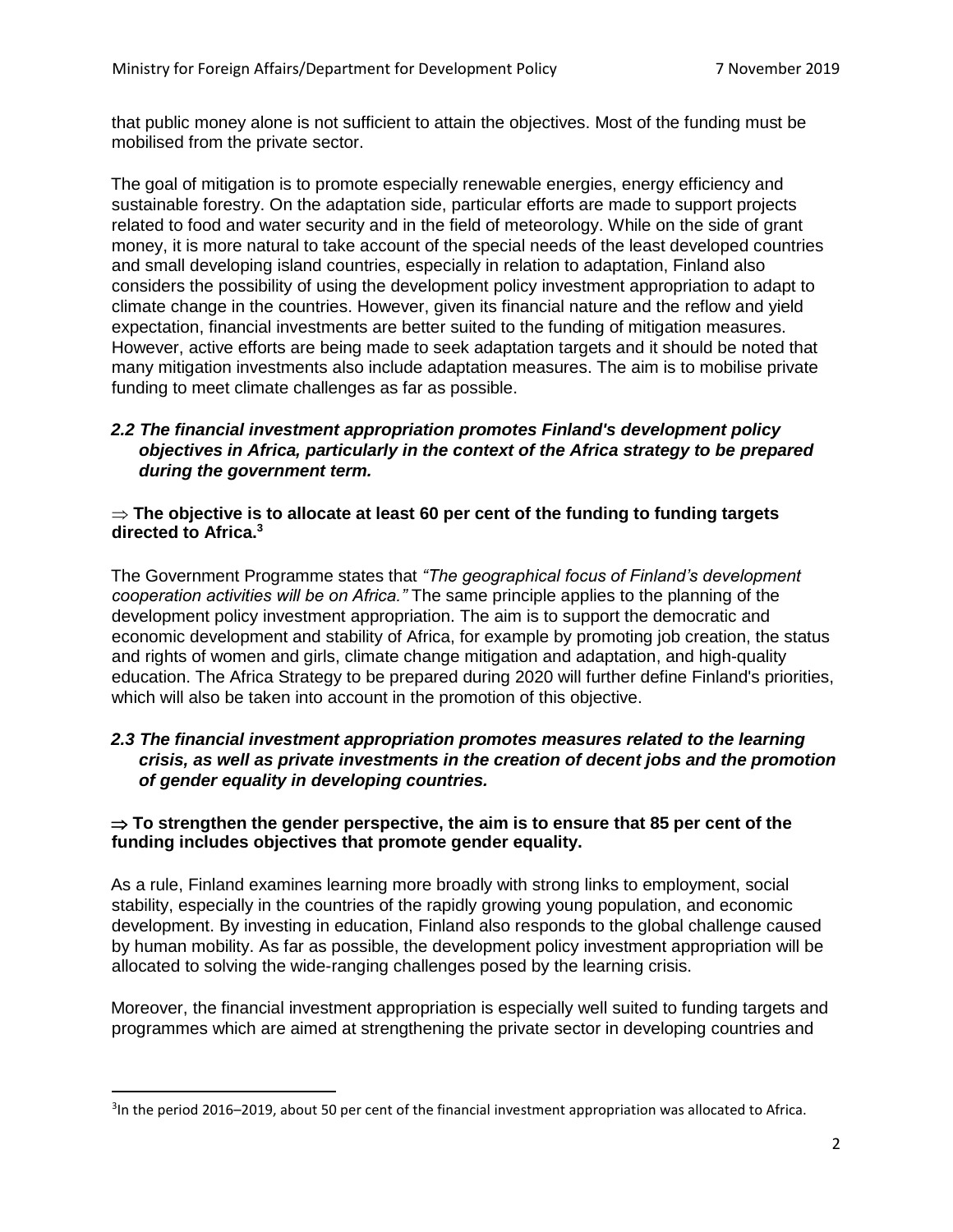through which other private funding is mobilised. This is outlined in the Government Programme as follows:

*"Achieving the sustainable development goals (SDGs) requires not only public measures but also private investments in developing countries' climate actions and in their promotion of equality and creation of decent jobs in these countries. In its own development policy and in its actions within the EU, Finland will support an increase in both private funding and corporate involvement in regard to investments that promote sustainable development in the developing world."*

The development policy investment appropriation will be used to invest in the promotion of responsible and sustainable business activities in developing countries. In particular, investments that mobilise private sector investments more extensively will be sought. Small and medium-sized enterprises are the largest employers in many countries, and the objective of the financial investment appropriation is to strengthen especially their operating conditions. Promoting female entrepreneurship is a particular priority. In order to strengthen the gender perspective, the aim is that 85 per cent of new investments include objectives that promote gender equality.

In the preparation of investments, attention is paid to the participation of Finnish companies and other actors in the projects. Finnish companies have competitive expertise that we can draw on in solving challenges related to sustainable development. We can use development policy investments as a platform for opening up new opportunities for Finnish businesses in developing markets. Investments made by Finnfund are a good example of this.

# **3. Criteria to be taken into account in selecting individual funding targets**

# *3.1. Statistical criteria for financial investments*

The statistical criteria for financial investments must be taken into account in the selection of funding targets, as this appropriation is only available for those that meet these criteria. The criteria are defined in *Eurostat's Manual on Government Debt and Deficit* and its national application is interpreted by Statistics Finland. It should be noted that the latest version of the 2010 Eurostat manual has come out in August 2019. The new manual may change the definitions or preconditions for financial investments. They must be taken into consideration in the implementation of this investment plan.

# *3.2. Crosscutting objectives of development policy*

The Ministry for Foreign Affairs is reviewing its guidelines in order to promote crosscutting objectives. The reviewed guidelines will be based on four objectives: 1. Gender equality, 2. Nondiscrimination, 3. Climate resilience, 4. Low emission development. In defining the objectives and funding terms of the programmes funded by the development policy investment appropriation, the promotion of crosscutting objectives will be taken into account, based on future guidelines.

# *3.3. Effectiveness of the funding target and assessment of development impacts*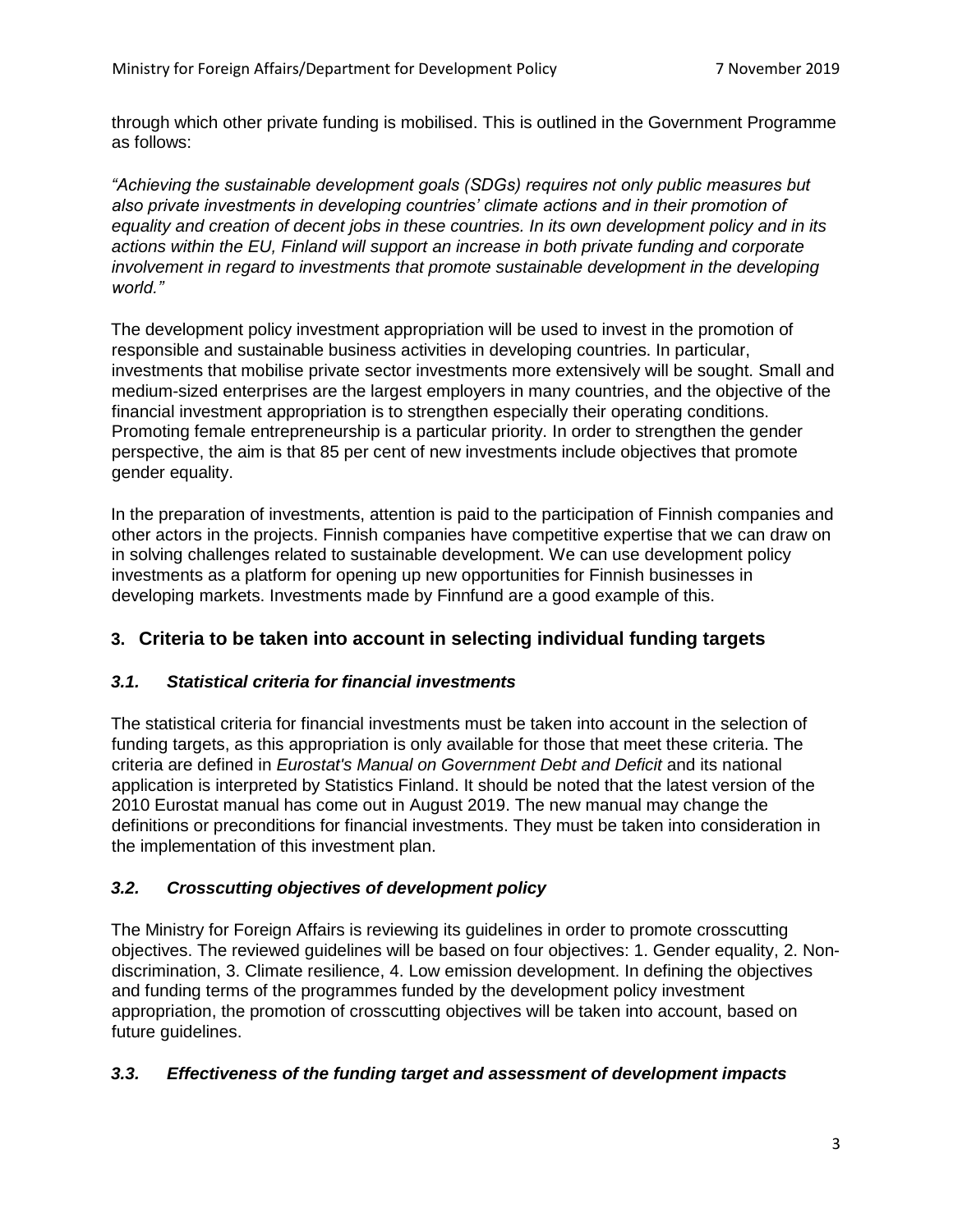The feasibility of the different options also takes into account the effectiveness, capacity and experience of the development funding provider managing the investment. In particular, the capacity of this body to monitor, assess and report on the impacts of the projects to be funded will be examined from the perspective of the set development policy objectives. In order to assess them, the information already available in the Ministry for Foreign Affairs, external independent evaluations and the experiences of other donors will be used<sup>4</sup>. The targets selected should also preferably be such with which the Ministry for Foreign Affairs already has cooperation relationships and other monitoring to the parent organisation. In this way, guidance and policy-making will take place within the framework of the existing structures.

The investment plan must also take into account the administrative burden and costs for the Ministry for Foreign Affairs. In order to mitigate the administrative burden for the Ministry for Foreign Affairs, there should be only a few financial investment targets per year. For the purposes of portfolio management and monitoring the realisation of financial investments, it is important that responsibility for the monitoring be assigned to a separate unit at the Ministry for Foreign Affairs, which is the Unit for Development Finance and Private Sector Cooperation.

# *3.4. Objectives of corporate responsibility*

The Government Programme outlines that *"companies that receive development cooperation funds will be obligated to meet tax responsibility and transparency criteria, promote human rights and advance Finland's development policy goals."*

The development policy and development cooperation of the Ministry for Foreign Affairs are founded on a human rights-based approach. In terms of business cooperation and support, the UN Guiding Principles on Business and Human Rights are followed in particular. To the extent that the financial investment appropriation is used to fund business activities, the preparation of each funding programme will assess how the objectives of the Government Programme are realised in the activities of the development funding provider, including the consideration of environmental and social responsibility and human rights risks. For example, the World Bank's IFC has its own environmental and social performance standards where these are outlined, and which are applied by Finnfund, for example.

The basis is also that all funding targets that support companies contribute to the tax revenue of developing countries. In the preparation of each funding programme, it is evaluated that tax responsibility has been taken into account in the activities of the financial partner in accordance with Finland's objectives.

# *3.5. Synergies with Finland's other cooperation*

Synergies with other cooperation made by Finland will be assessed in connection with the selection of new funding targets thematically or regionally. Examples include bilateral cooperation programmes, public sector instruments (Finnfund, Public Sector Investment Facility / PIF, Finnpartnership, BEAM) and Team Finland cooperation, especially the Team Finland service model for international procurement. At the same time, measures to promote these synergies will be assessed.

<sup>4</sup> For example, Multilateral Organisation Performance Assessment Network (MOPA) assessment reports.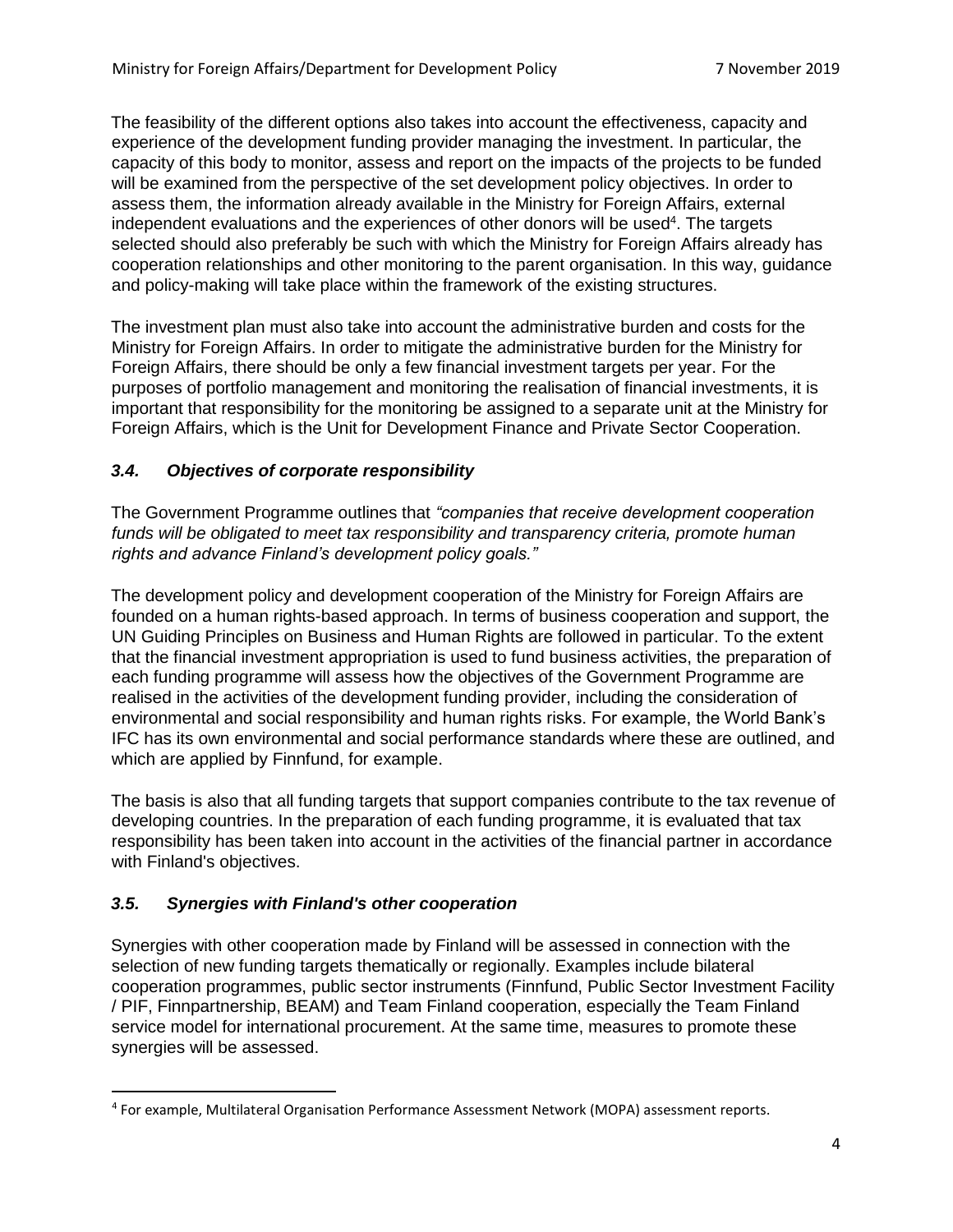Special attention will be paid to the inclusion of Finnish companies in the investments. Investments cannot be earmarked to Finnish operators, but other means are mapped in connection with investment decisions and an action plan is drawn up for activating Finnish companies. Finns' participation in investments is also monitored, for example, during annual meetings.

## **4. Implementation of the plan and performance reporting**

The allocation of the development policy investment appropriation at an annual level is decided in accordance with the investment plan, based on the cycle defined in the framework of the Development Cooperation Policy Reform process. This means that the allocation of the appropriation for the coming year is proposed in connection with the budget proposal process.

The Ministry for Foreign Affairs' Unit for Development Finance and Private Sector Cooperation prepares proposals for appropriations and is responsible for their monitoring and reporting. In addition, a permanent and broader *investment working group* is set up in the Ministry of Foreign Affairs to participate in the selection, preparation and monitoring of the funding targets. The composition of the working group must be based on the objectives and criteria of the plan and the related expert needs (e.g. climate themes, Africa, crosscutting objectives, performance management, legal questions, etc.).

The Ministry for Foreign Affairs' Unit for Development Finance and Private Sector Cooperation produces an annual report on the investment plan, which summarises the portfolio development from the perspective of the objectives of the plan. The report monitors the 75 per cent climate target (mitigation and adaptation rates) and the 60 per cent Africa target (incl. development of the LDC component). The report describes the results of the investment programme on the basis of available information. Examples of possible result indicators at portfolio level include emission reductions (estimate and realisation), the number of jobs created (including gender disaggregated data) and the production capacity of renewable energy (MW). Other indicators are reported as far as possible. The more detailed structure and content of the annual report is developed in the investment working group in accordance with the Development Policy Results Report.5